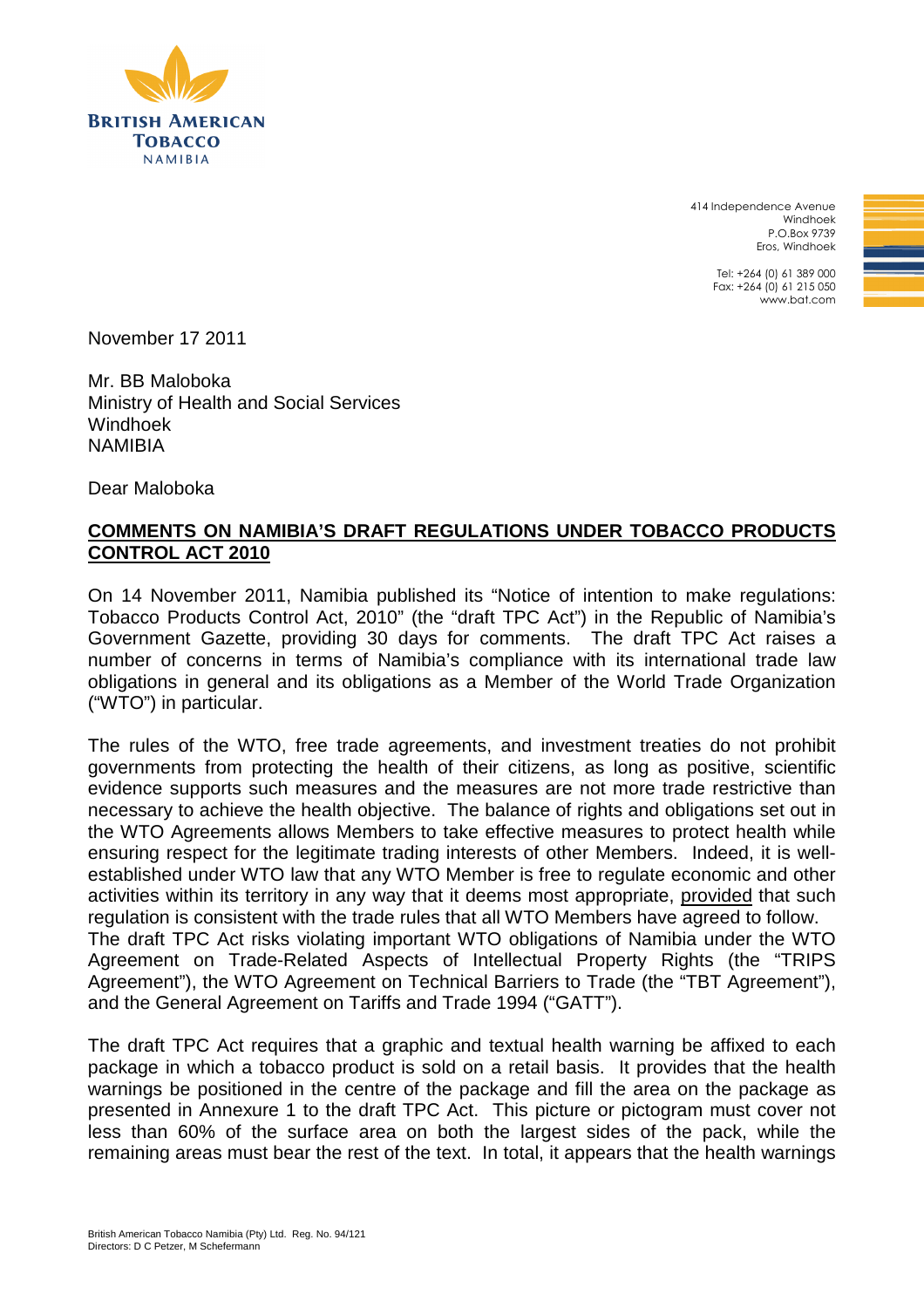"must occupy not less than 60% and not more than 70% of the area in which it is displayed."<sup>1</sup>

Furthermore, the draft TPC Act provides that a retailer may indicate the availability of tobacco products and the price thereof only by means of a sign at the point of sale that bears only the name of the product and its retail costs, and is in a colouring similar to the rest of the pricing labels of all other products in that retail outlet.<sup>2</sup> The draft TPC Act thus appears to prohibit the use of tobacco products' trademarks in the course of trade. Moreover, the draft TPC Act regulates the packaging of tobacco products by requiring that cigarettes may only be sold in "a package of at least 20 cigarettes."<sup>3</sup>

The above-mentioned features of the draft TPC Act violate several important provisions of the TRIPS Agreement in relation to the protection of trademarks and constitutes an unnecessary barrier to trade in violation of Namibia's obligation under the TBT Agreement, as incorporated also in, for example, the free trade agreement between the European Free Trade Association and the Southern African Customs Union.<sup>4</sup>

First, Article 20 of the TRIPS Agreement requires that the use of trademarks in the course of trade shall not be "unjustifiably encumbered by special requirements, such as... use in a special form or use in a manner detrimental to its capability to distinguish the goods or services of one undertaking from those of other undertakings." By imposing a health warning that covers at least 60 % of the pack and is to be positioned in the centre of the pack both at the front and back, the draft TPC Act is clearly inconsistent with Article 20. Namibia's measure would significantly encumber the use of trademarks. Trademarks can only be used on a limited and specifically assigned space on the pack. By requiring such a large health warning at the center of the pack, the draft TPC Act effectively prevents trademarks from being visible and thus from being able to perform their important functions as a badge of origin. The draft TPC Act thus imposes a special requirement on the use of the trademark in a special form and place on the pack and requires its use in a manner that will inevitably be detrimental to its capability to distinguish the product from that of other producers. The unjustifiable encumbrance on the use of the trademarks imposed by the draft TPC Act is inconsistent with Namibia's obligations under Article 20 of the TRIPS Agreement.

Article 8.1 of the TRIPS Agreement allows WTO Members to adopt measures "necessary" to protect public health, but only "provided they are consistent with the provisions of this Agreement." WTO jurisprudence confirmed that the TRIPS Agreement does not contain a general health exception such as the exception that is provided for in GATT Article XX entitled General Exceptions.<sup>5</sup> In any case, the lack of positive, scientific evidence supporting the effectiveness of ever large health warnings in terms of contributing to the reduction of tobacco consumption, confirms that the significant encumbrances on the use of trademarks resulting from the draft TPC Act are not "necessary" and thus "unjustifiable" by any standard.

 $\overline{a}$ 

Copyright – British American Tobacco Namibia. Unauthorised copying prohibited. 2

<sup>1</sup> Draft TPC Act, Article 3. (1) (e).

<sup>&</sup>lt;sup>2</sup> Draft TPC Act, Article 5.

<sup>3</sup> Draft TPC Act, Article 10 (a).

<sup>&</sup>lt;sup>4</sup> Article 13 of the EFTA – SACU FTA provides that "The rights and obligations of the Parties in respect of technical regulations, standards and conformity assessment shall be governed by the WTO Agreement on Technical Barriers to Trade (hereinafter referred to as "the WTO TBT Agreement") as well as the decisions and recommendations adopted by the WTO TBT Committee since 1 January 1995."

<sup>5</sup> Panel Report, *EC – Trademarks and GIs*, para. 7.248.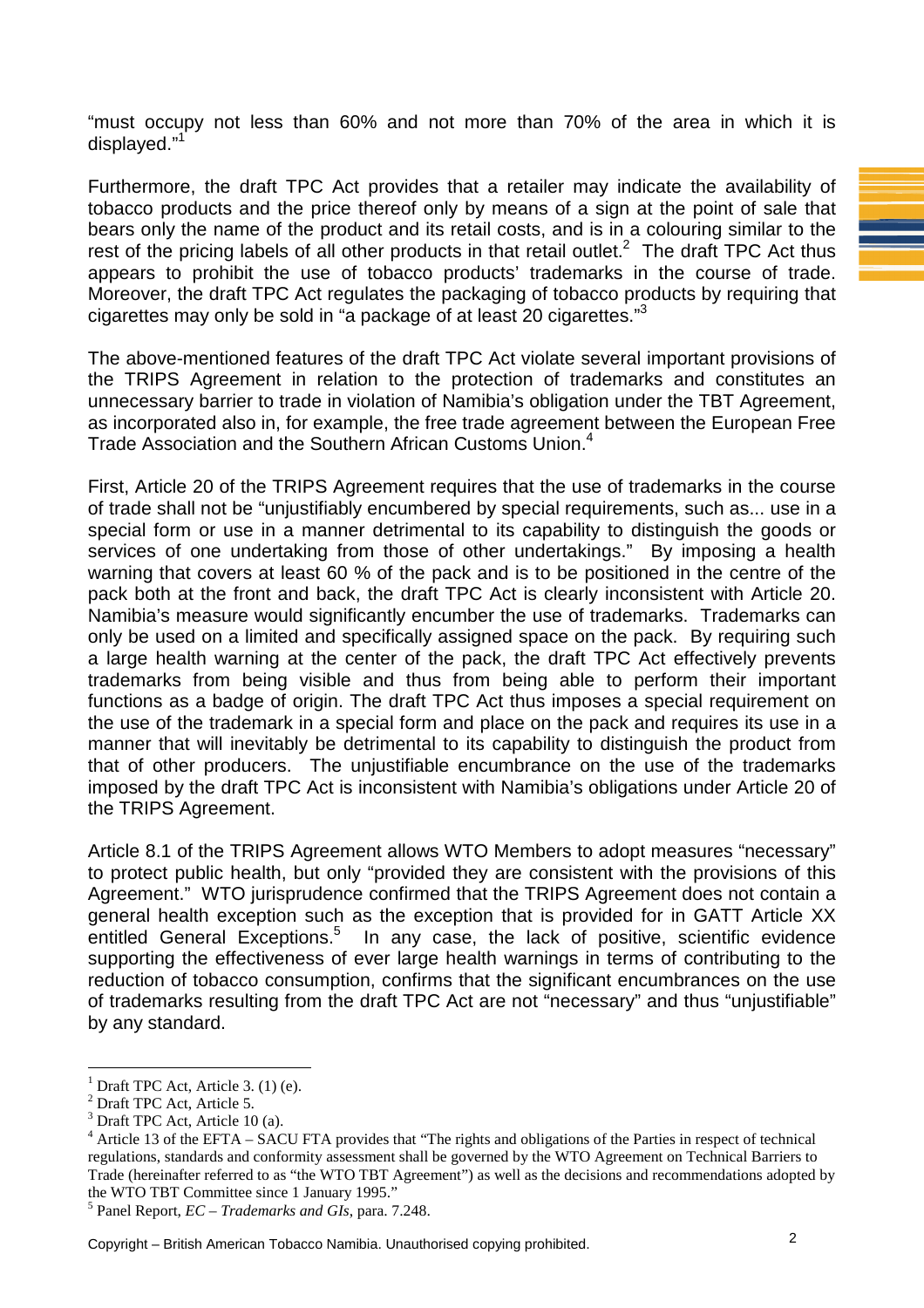Similarly, the prohibition to display the trademark on signs that indicate the availability of tobacco products in the retail store is a prohibited special requirement that unjustifiably encumbers the use of the trademark in the course of trade. To prohibit the use of the trademark on signs that are intended to inform consumers at the point of sale of the brands available is the ultimate encumbrance on the use of the trademark at the important moment of doing trade. It is at that point in time that consumers may become aware of the existence of different brands and make their choice. Not being able to display the trademarks that identify the product available for sale is a very significant and unjustifiable encumbrance on the use of the trademark that is inconsistent with Namibia's obligations under Article 20 of the TRIPS Agreement.

Second, the draft TPC Act sets out mandatory rules relating to the identification and packaging of tobacco products and is thus a technical regulation covered by the disciplines of the WTO TBT Agreement. Article 2.2 of the TBT Agreement requires that Members ensure that their technical regulations prescribing product or packaging requirements shall not be prepared, adopted, or applied with the effect of creating unnecessary obstacles to international trade. For this purpose, technical regulations shall not be more trade-restrictive than necessary to fulfill a legitimate objective. The draft TPC Act's requirement relating to the appearance of large graphic health warnings on tobacco packages and the requirement that cigarettes be sold only in packages of at least 20 cigarettes is more trade-restrictive than necessary to fulfill the objective of reducing tobacco consumption. The draft TPC Act's graphic health labeling and packaging requirements impose a very significant barrier to trade, which is not necessary to protect health because it is not likely to materially contribute to the achievement of the health objective of reducing smoking prevalence. The effective prohibition on the use of trademarks on tobacco product packages significantly restricts competitive opportunities for imports of branded tobacco products into the Namibian market. The potential adverse impact on international trade in tobacco products is certainly not outweighed by any positive, scientific evidence that the measure is apt to result in a further reduction in tobacco consumption. Importantly, the health objective can be achieved through the use of less trade restrictive but at least equally effective alternative measures which are reasonably available to Namibia.

We wish to note that the Framework Convention on Tobacco Control (the "FCTC") to which Namibia is a party does not provide a justification for the apparent violations of the TRIPS and TBT Agreements. Neither the FCTC nor the non-binding FCTC Guidelines require Namibia to impose such large health warnings or to ban the use of trademarks from signs indicating the availability of tobacco products. The binding FCTC requires health warning covering only 30% of the pack and does not mention the prohibition of trademarks for signs in stores. The non-binding Guidelines on Articles 11 of the FCTC merely propose that Members should "consider using" health warnings that cover more than 50% of the principal display area. The non-binding nature of the Guidelines, and the hortatory language suggesting merely that members "consider" increasing health warnings confirm that the binding international obligations of Namibia under the WTO Agreements prevail.

The Guidelines cannot and should not be read as superseding international commitments such as those set out in the WTO Agreements. Indeed, Article 2.1 of the FCTC provides that countries may impose requirements stricter than those required by the FCTC, such as large graphic health warnings and plain displays at point of sale, provided they are consistent with their international obligations. In other words, the WHO itself, and the text